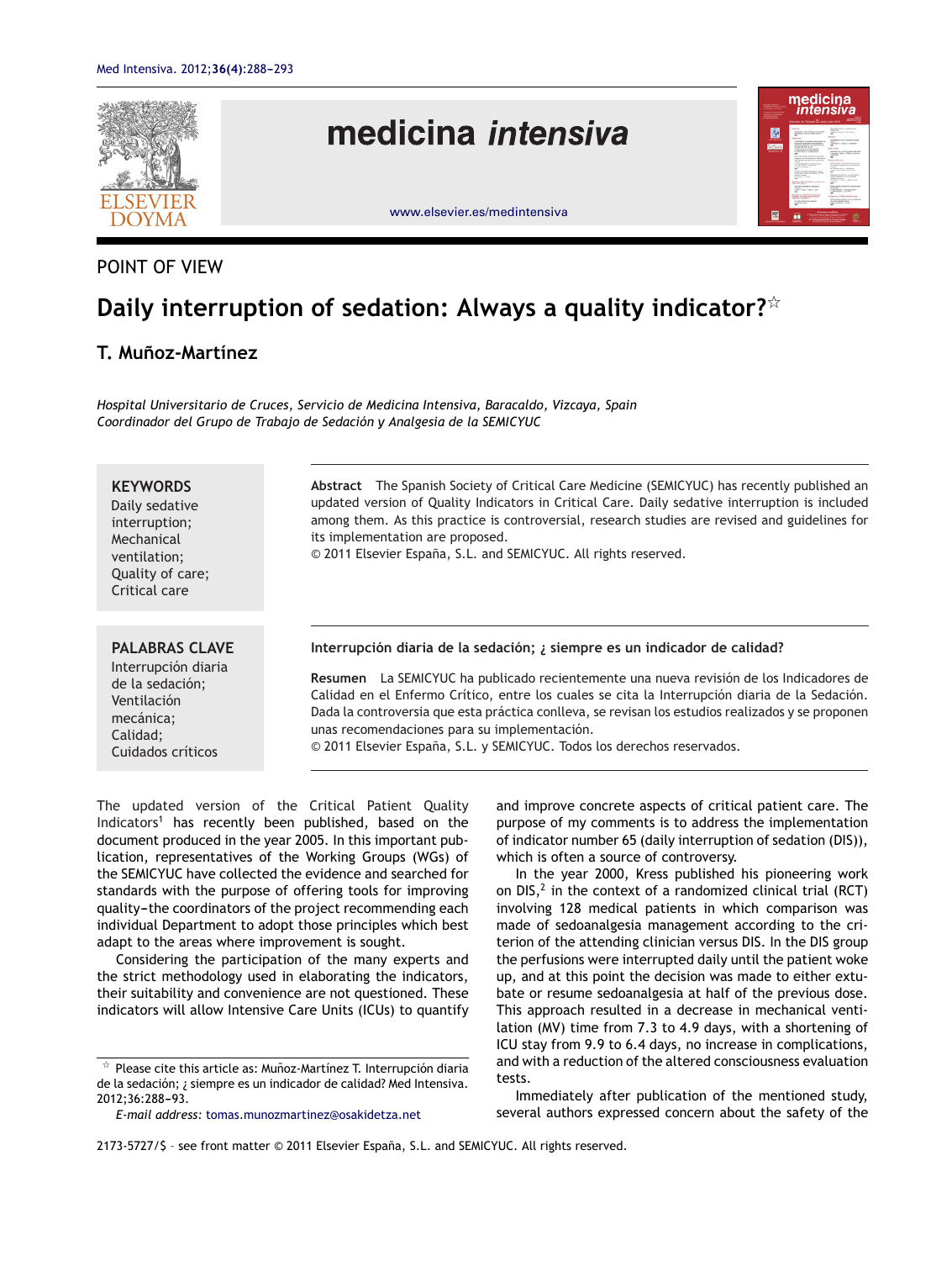procedure, pointing to the possibility of cardiovascular side effects, confusion and withdrawal syndrome, $3$  [p](#page-4-0)sychological sequelae, $4$  or oversedation of the control group.<sup>[5](#page-4-0)</sup>

We will analyze later studies on DIS in terms of whether its effectiveness and safety are generalizable. In addition to mortality, we must document the complications suffered by the patients, including psychological alterations, confusion, patient caused removal of devices (tubes, probes, catheters) and the precipitation of myocardial ischemia. We must assess whether DIS is applicable to all types of patients or whether there are contraindications to its use. Effectiveness would be demonstrated by the capacity to reduce stays and MV time, while efficiency could be assessed from the impact of DIS upon drug consumption and the need for nursing personnel support.

The group led by Kress has published a number of studies addressing these issues. In reference to the psychological repercussions of DIS, a battery of tests was applied by a team of psychologists to a small series of patients<sup>6</sup> [\(](#page-4-0)18 of the original series and 14 later subjects), assessing awareness of MV, depression, anxiety, post-traumatic stress and residual consequences. Post-traumatic stress was diagnosed in 6 out of 19 cases without DIS versus in none of 13 cases with DIS  $(p = 0.06)$ -the authors concluded that DIS is favorable in reducing the psychological sequelae of stay in the ICU.

The same group retrospectively analyzed the original series, establishing comparisons between the DIS group and the control group of the incidence of 7 complications: ventilator-associated pneumonia, upper digestive bleeding, bacteremia, barotrauma, venous thromboembolism, cholestasis and sinusitis requiring surgery.<sup>7</sup> [T](#page-4-0)he authors documented 13 complications in 66 patients in the DIS group versus 26 complications in 60 patients in the control group (*p* = 0.04), and concluded that DIS lessens complications in the critical patient. It can be criticized that this study was made in a pre-selected group of subjects with known differences in the duration of MV and stay. Given the longer exposure time, it is not surprising that there were more complications in the patients with longer stays in the ICU. This protective effect would not appear in Units that do not reduce MV time on applying DIS.

The same research group has designed an observational study assessing the effect of DIS upon myocardial ischemia.<sup>[8](#page-4-0)</sup> In 74 patients with at least two cardiovascular risk factors or with antecedents of coronary disease, the authors established comparisons of variables related to myocardial ischemia at baseline and during DIS: blood pressure (BP), respiratory frequency (RF), heart rate (HR), double product (DP) and catecholamine levels (CL). They monitored cardiac enzymes and performed Holter recordings, assessing ST-segment elevations or depressions of >1 mm. During DIS, elevations were recorded in BP, RF, HR, DP and CL, but ST-segment alterations appeared indistinctly at baseline or after DIS. Without being able to clarify the chronology of the cardiac enzyme elevations, the authors concluded that DIS is safe in coronary patients, and underscored the high prevalence of silent ischemia at baseline. It is arguable in ventilated patients whether ST-segment alterations can be related to myocardial ischemia when it is not possible to relate such alterations to cardiac enzyme elevations or no contrasts are made with other diagnostic methods such as echocardiography.

In order to evaluate the global applicability of DIS, the experiences of other groups must also be investigated. Mehta<sup>[9](#page-4-0)</sup> compared the management of protocolized sedation with or without DIS in 65 medical-surgical patients in three Canadian ICUs. No differences were found in terms of adverse effects, mortality, duration of MV or stay in the ICU. Lesser midazolam doses were used in the DIS group. This was a pilot study showing the applicability of DIS added to routine sedation. The small number of patients involved probably precluded the detection of differences in most of the variables. It is of interest to mention some of the exclusion criteria of the study, since they were referred to patients in which DIS was not considered advisable: neuromuscular block, alcohol or drug abuse, psychiatric disorders, neurological disease, and cardiorespiratory arrest. Posteriorly, acute myocardial infarction was included as an exclusion criterion, on the grounds that one patient suffered infarction upon interrupting sedation. Of note is the high incidence of adverse effects, particularly in relation to device removal, despite the fact that each day 40% of the patients were subjected to physical constraints (6 cases of self-extubation, four cases of nasogastric tube removal, and one case of central venous catheter removal).

On the third day after discharge, a questionnaire was administered to the patients, assessing their experience of stay in the ICU.[10](#page-4-0) Over one-half of the subjects reported anxiety, pain, fear and lack of sleep. In turn, 29-48% did not remember specific maneuvers (aspirations, daily hygiene, connection to MV). Since only 21 patients were interviewed, it is not possible to establish reliable comparisons between the two protocol arms. Further information probably will become available once the full study has been published, with the estimated inclusion of 410 cases.

A RCT conducted in Greece compared routine sedoanalgesia with DIS in 97 medical, surgical and trauma patients<sup>[11](#page-4-0)</sup>-no differences being observed in the duration of MV, the stay in ICU, or global hospital stay. It should be noted that routine practice in that Unit comprised analgesia with remifentanil and the adjustment of midazolam or propofol, attempting to minimize diminished consciousness.

Another North American RCT compared DIS with sedation adjustment based on a nursing-implemented sedation algorithm (NSA).<sup>[12](#page-4-0)</sup> Before starting the trial, the nursing personnel was trained in the use of the algorithm. Although the trial had been designed for 268 patients, it was concluded due to safety reasons after including 74 cases. In contrast to the findings of previous studies, the DIS group showed a longer duration of MV (6.7 versus 3.9 days, *p* = 0.0003), a longer stay in the ICU (15 versus 8 days, *p* < 0.0001), a longer global hospital stay (23 versus 12 days, *p* = 0.01), and even lesser survival without MV after 28 days (16 days versus 23, *p* = 0.004). The resolution of organ dysfunction as assessed by the SOFA score was faster in the NSA group. In addition to demonstrating that correct perfusion adjustment (for which nursing intervention is essential) can offer advantages over DIS, the study underscored important safety shortcomings associated with the systematic use of DIS. In this context, extreme tachypnea appeared on 22 occasions, and difficult to control patient restlessness on 47 occasions (in reference to 79 DIS episodes), with requests for patient withdrawal from the study made by both the patient relatives and even the supervising physician.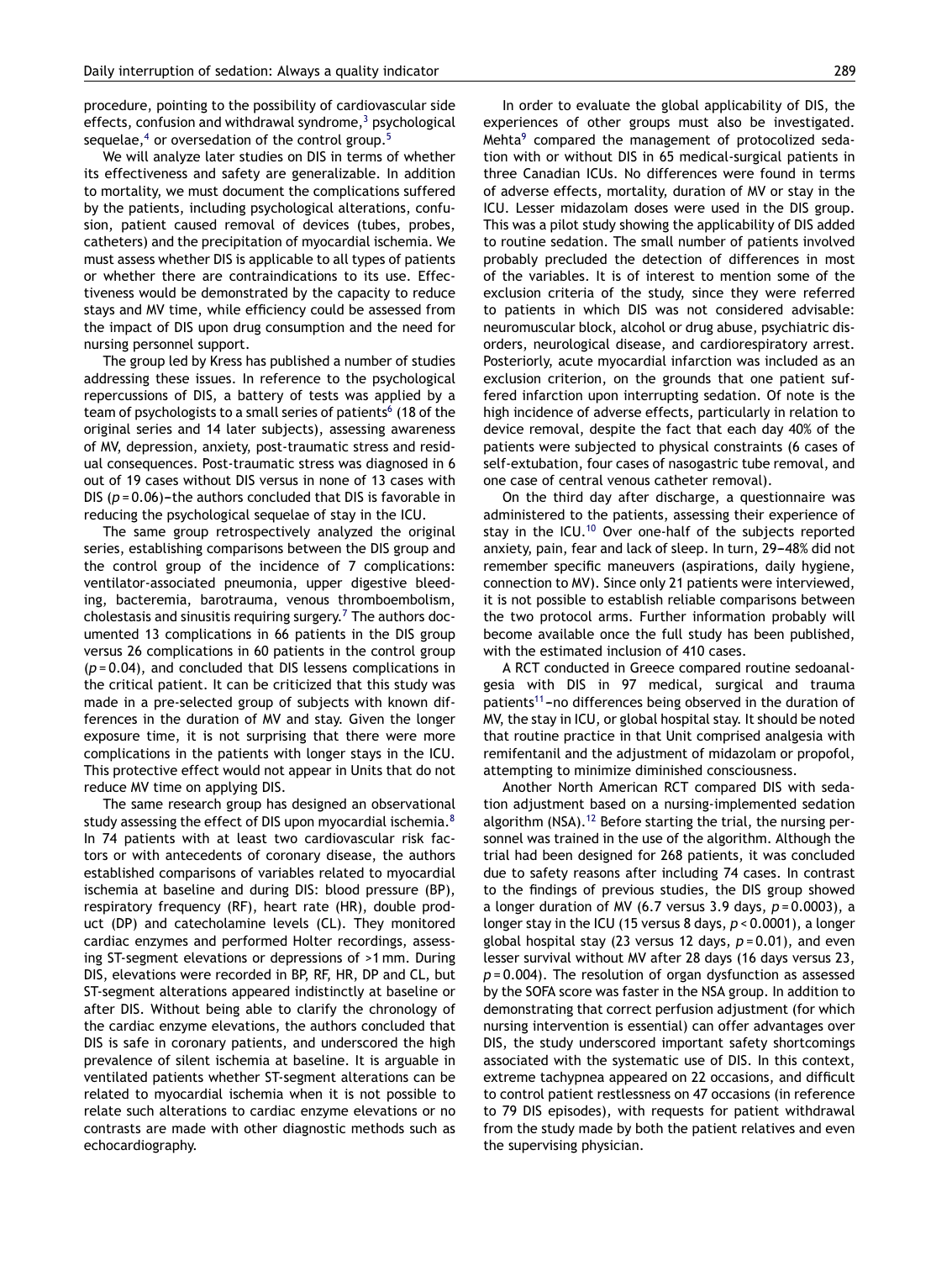<span id="page-2-0"></span>A RCT was carried out in four ICUs in the United States, including the participation of the group led by Kress, in which DIS was associated to the spontaneous ventilation test  $(SVT)$ .<sup>[13](#page-4-0)</sup> An evaluation was made of daily SVT in 336 medical patients randomized to either conventional sedation or DIS−adequate performance being defined by the maintenance of  $SpO<sub>2</sub> \ge 88%$  with  $FiO<sub>2</sub> \le 50%$  and PEEP  $\le 8$  cm H<sub>2</sub>O, the presence of inspiratory effort, the absence of myocardial ischemia, no need for high inotropic or vasopressor drug doses, and the absence of intracranial hypertension. SVT consisted of 2 h of T-tube with low pressure support-extubation being decided by the supervising clinician, not the investigator. The patients in the DIS group were previously evaluated for suitability of sedoanalgesia suspension-the latter being considered contraindicated in the case of neuromuscular block, alcohol privation, seizures, myocardial ischemia, restlessness or intracranial hypertension. Those patients without these conditions were subjected to DIS, and were followed up on for 4h to decide whether the test had failed (with restoration of perfusion at half the dose) or was successful (followed by evaluation of SVT as previously described). The DIS group showed a reduction of 3.1 days of MV, with ICU discharge 3.8 days earlier, and hospital discharge 4.7 days earlier. The mortality rate after one year was 44% in the DIS group versus 58% in the control group, the calculated number needed to treat (NNT) being 7. Self-extubation was more frequent in the DIS group (10% versus 4%, *p* = 0.03). Another interesting aspect of the study was the systematic assessment of confusion based on the Confusion Assessment Method for the ICU (CAM-ICU), with the observation of a high incidence in both protocol arms (74% DIS and 71% control), with a duration of about two days in both instances.

In this study, DIS showed advantages, shortening MV and stays, though it must be taken into account that sedoanalgesia in the control group was not clearly explained or protocolized. The study did not include surgical patients, who might not tolerate the interruption of analgesia. Moreover, the criteria for SVT are debatable-some authors raising the question of whether the difference in mortality might have been conditioned by multiple failures in insufficiently prepared patients (456 SVTs failed in the group control ver-sus 284 in the DIS group).<sup>[14](#page-4-0)</sup>

A Turkish RCT compared DIS versus sedation based on the NSA in 50 patients,  $15$  excluding neuromuscular block,

severe head injuries and meningoencephalitis. Although no differences were observed in terms of stay or mortality, the patients in the DIS group were sedated for less time and were on MV for shorter periods than in the control group. This study has important design shortcomings (there is no sample size estimation, the patients are not homogeneous, etc.) and implementation problems (non-specified sedation boluses, scantly adequate drug substances, etc.). The authors recognized that the nursing personnel was not well prepared for using the protocol, and that the low ratio between the number of nurses and patients complicated application of the algorithm. Nevertheless, the study does provide clues suggesting that when capacity to strictly adjust sedoanalgesia is inadequate (because of a lack of training, knowledge or resources), DIS can help prevent drug accumulation and thus accelerate weaning from MV.

The first RCT on DIS involving a double-blind design is currently underway in Australia. Only data on the preliminary phase have been published,<sup>[16](#page-4-0)</sup> with lesser recruitment than expected, and frequent protocol violations that will delay the definitive results.

A meta-analysis has recently been published<sup>[17](#page-4-0)</sup> by authors with experience in applying this methodology to the sedation of critical patients. The analysis included 5 RCTs totaling 699 patients, and has been commented in REMI.<sup>[18](#page-4-0)</sup> In this study, DIS yielded no relevant clinical benefits and did not increase the complications. This result is not surprising, given the moderate quality and important heterogeneity of the studies included in the meta-analysis. In view of the lack of conclusive evidence, and considering the findings of the different studies which we have examined, the setting in which DIS is carried out (type of patients, characteristics of the Unit, MV protocol used, drugs selected and the way in which they are adjusted, etc.) probably exerts a decisive influence upon the results obtained with the technique. Based on this same reasoning, Shehabi criticizes the recommendation of DIS as standard practice,<sup>[19](#page-4-0)</sup> particularly considering that ICUs outside the United States follow a very different working and organizational model.

The reader may be asking himself whether or not to apply DIS in her/his own Unit, and if so, in what patients. I will try to reason my proposals. We first must take into account that there are patients in whom DIS is not indicated, as confirmed by the authors who developed the



**Figure** 1 Time-plasma concentration curve of a sedating agent administered as a perfusion. After 4-5 half-lives ( $t_{1/2}$ ), the concentration reaches the steady-state condition (point A), where equal amounts of drug substance are administered and eliminated simultaneously-the plasma concentration thus remaining constant. At point B the decision is made to reduce the amount of drug in the patient with the purpose of reaching the effect corresponding to plasma concentration ''x'' (Cx). The thin tracing shows the drop in plasma concentration on readjusting the infusion, while the thick tracing corresponds to suspension of the perfusion.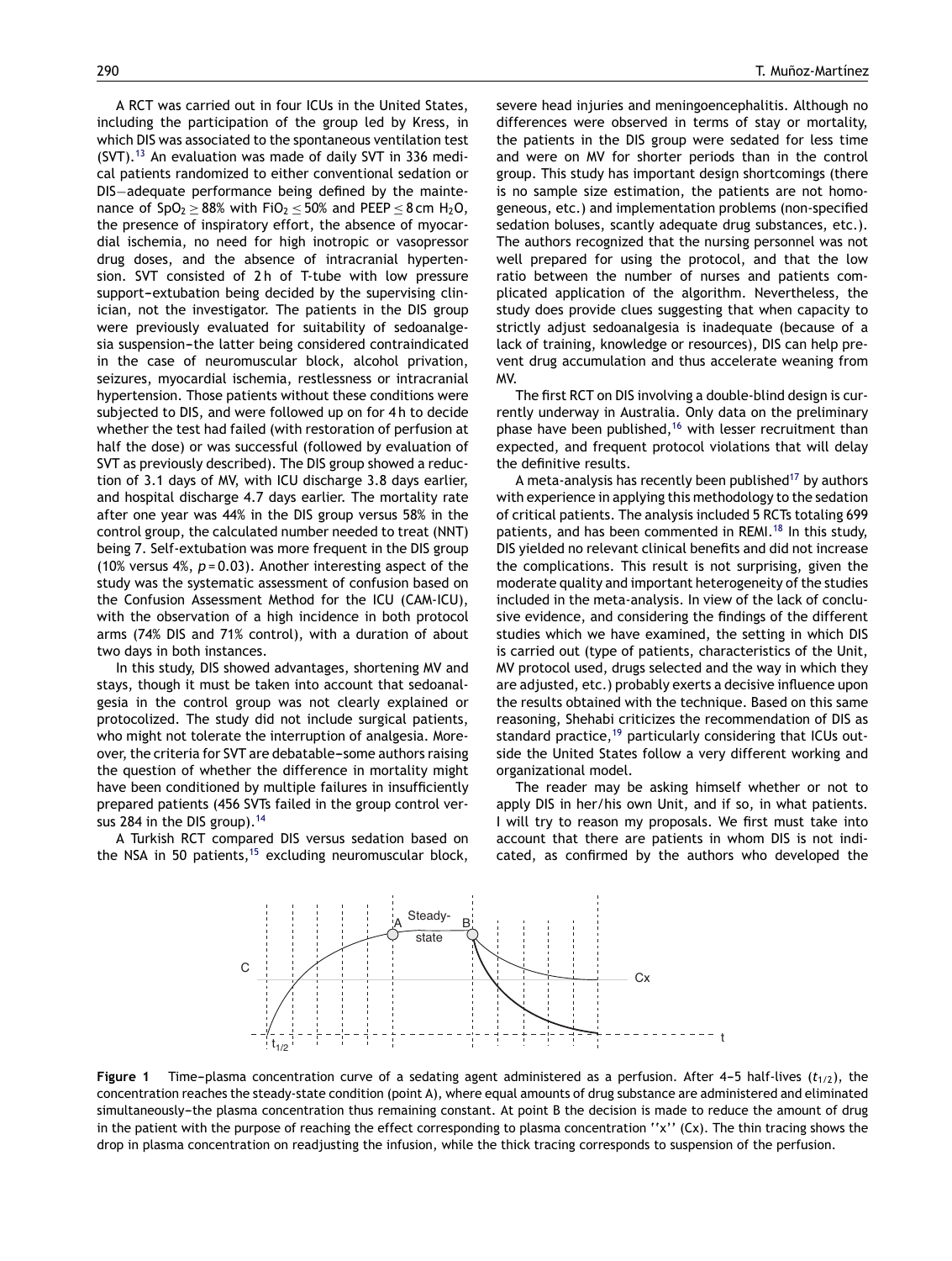<span id="page-3-0"></span>methodology.[1](#page-4-0) Some conditions and disorders are systematically excluded in the published trials, or have been shown to cause complications. Thus, DIS can be regarded as contraindicated in patients with neuromuscular block, intracranial hypertension, seizures, or difficult to control restlessness. Drugs such as remifentanil likewise cannot be suddenly suspended.

DIS can worsen the situation of hemodynamically unstable patients or individuals requiring important ventilatory support. The same applies in severe cases of abstinence syndrome (alcohol or benzodiazepines). In these cases, if the patient is found to be more deeply sedated than would be desirable, we can make use of ''modified DIS'', i.e., without waiting for the patient to awaken before resuming perfusion, closely monitoring the depth of sedation, and resuming its administration on reaching the degree established as our objective. Some guides propose the management of sedoanalgesia keeping a Richmond Agitation Sedation Scale (RASS) score of between 0 and −2, and using DIS as rescue for patients that reach a RASS of under -3.<sup>[20](#page-4-0)</sup>

The recommendations of the Sedoanalgesia Working Group of the SEMICYUC stress the need for strategies designed to prevent drug accumulation.<sup>[21](#page-4-0)</sup> DIS is one such strategy, and the concept which I have described as ''modified DIS'' is simply a basic application of pharmacokinetics. When the perfusion of a sedative or opiate is started, the drug is distributed within the different body compartments (including the site of drug action), while at the same time the clearance systems partially eliminated the drug present in the body. The steady-state condition is reached when sufficient drug has been accumulated in the body to cause the perfused dose to equal the amount eliminated. The time taken to reach this equilibrium or balance follows an exponential curve proportional to the elimination halflife of the drug substance  $(t_{1/2}\beta)$ –four or 5 such half-lives being required in order to assume stable conditions (93.75% of plasma concentration in equilibrium with four  $t_{1/2}\beta$ , and 96.875% with 5 half-lives). The same applies when adjusting the perfusion, i.e., we will need 4–5  $t_{1/2}\beta$  to reach the new steady state. It must be remembered that some commonly used drugs have long  $t_{1/2}\beta$  values (Table 1), and this time is extended even further when prolonged infusions are used. In this case we speak of context-sensitive half-life. As an example, the context-sensitive half-life in the case of fentanyl can triple the  $t_{1/2}\beta$ .<sup>[22](#page-4-0)</sup> As can be seen in [Fig.](#page-2-0) 1, the plasma concentration of the drug can be lowered much sooner by stopping than by adjusting perfusion.

Another important issue is to ensure pain control. In most studies, sedation and analgesia are interrupted simultaneously. This could come into conflict with the recommended

**Table 1** Half-lives of sedatives and opiates commonly used in the ICU.

| Morphine     |               | $3 - 4h$    |
|--------------|---------------|-------------|
| Fentanyl     |               | $2 - 4h$    |
| Diazepam     |               | $20 - 50h$  |
| Midazolam    |               | $3 - 12h$   |
| Propofol     |               | $1.5 - 12h$ |
| Remifentanil |               | $3 - 4$ min |
|              | $\sim$ $\sim$ | $\sim$      |

Reproduced from Devlin and Roberts,  $31$  and Panzer et al.  $32$ 

practice of ensuring analgesia before assessing the sedation needs, $23-27$  or with the concept of sedation based on analgesia.[28](#page-4-0) A way of interpreting incomplete DIS can be to suspend perfusion of the sedative while maintaining perfusion of the opiate. However, certain opiates can accumulate, and the interruption of perfusion can help adjust the correct levels. It must be remembered that monitoring the degree of sedation is not enough: a validated scale for assessing pain must also be used.<sup>[29](#page-5-0)</sup> This is a good opportunity to demonstrate that the Quality Indicators can be summative; number

**Table 2** Implementation of DIS added to other recommended sedoanalgesia practices.

- 1. Sedoanalgesia protocol known and accepted by all the healthcare personnel in the ICU. Standardized perfusions.
- 2. Daily assessment of the sedoanalgesia strategy best suited to each patient, with clear definition of the degree of sedation to be maintained. Assessment of the possibility of interrupting perfusions. Objective of maintaining the patient with as little lowering of consciousness as possible.
- 3. Adjustment of MV to facilitate adaptation of the patient before deepening the level of sedation.
- 4. Systematic nursing monitorization of analgesia and sedation (and of neuromuscular block and confusion, where applicable) using validated tools, with graphic registry.
- 5. Maintenance of the objectives of avoiding pain, with adequate sedation, based on nursing adjustments of the perfusions and/or the administration of boluses following an easily interpretable algorithm.
- 6. Alertness to the ease with which critical patients accumulate sedatives and opiates.
- 7. In the case of deeper sedation than desired, despite two or more successive adjustments, interrupt perfusion of the sedative and analgesic, unless there are contraindications.
- 8. If the patient course suggests that weaning from MV can be tolerated, interrupt perfusion of the sedative and analgesic, unless there are contraindications.
- 9. Whenever perfusion of the sedative and/or analgesic is interrupted, maintain close vigilance:
	- Assess the hemodynamic (including signs of myocardial ischemia) and respiratory repercussions
	- Readjust MV to facilitate adaptation
	- Detect signs of abstinence
	- Detect pain
	- Detect restlessness
	- Evaluate the possibility of spontaneous ventilation testing
- 10. If the patient requires the resumption of sedation, consider the possibility of a new strategy:
	- Define a new target sedation level
- Vary the drug doses
- Switch to drugs with a shorter half-life (sequential sedation)
- Switch to drugs with a different clinical profile (remifentanil, dexmedetomidine, etc.)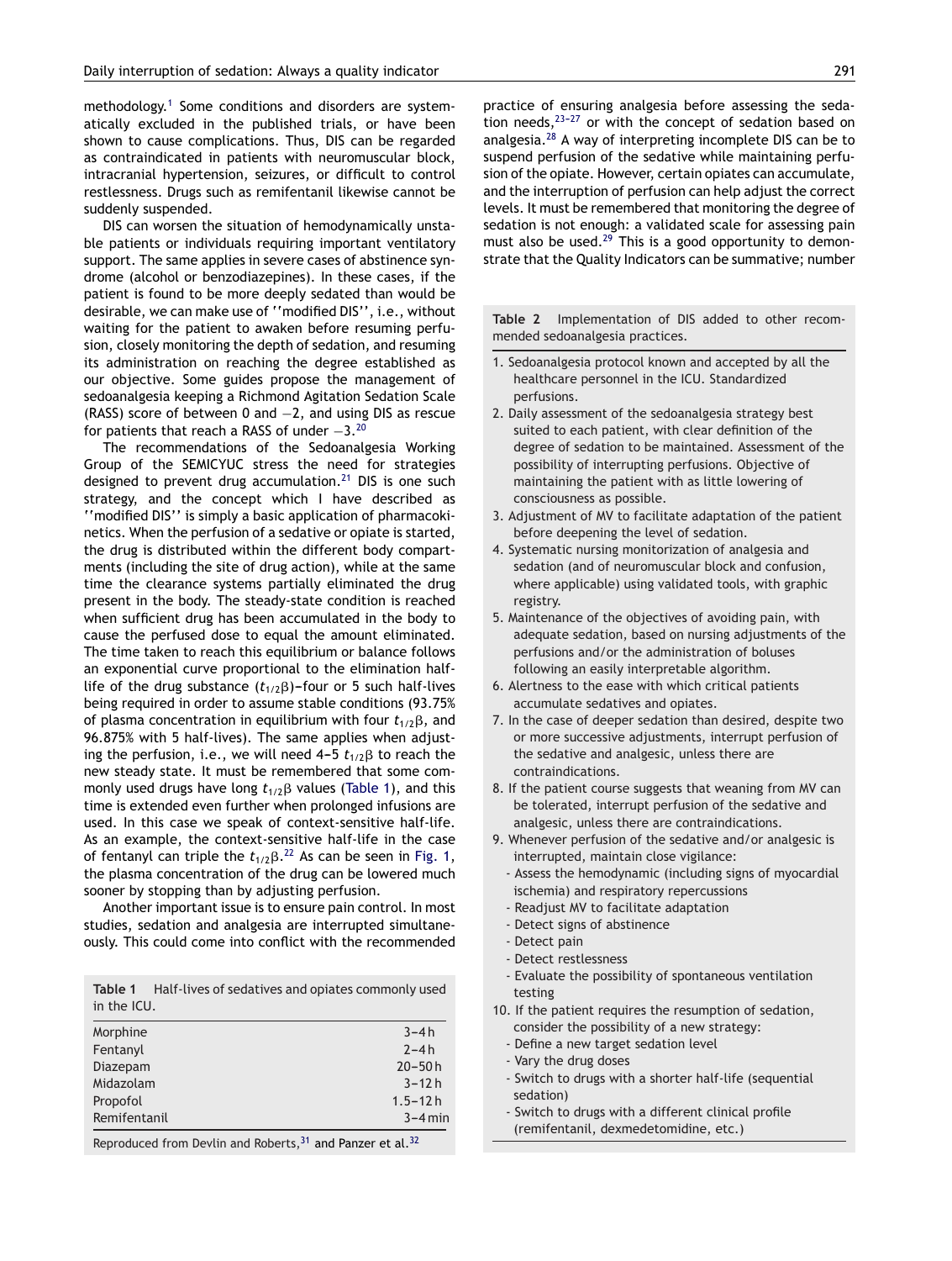<span id="page-4-0"></span>67 refers to *Management of analgesia in the patient subjected to MV*. 1

Mention must be made of the ease with which critical patients experience drug accumulation. Adapting such patients to MV initially may require high sedative and analgesic doses. Posteriorly, despite the lowering of such medication, the drug substances accumulate as a result of dysfunction of the clearance systems-thus producing a delay in regaining levels of consciousness adequate for starting weaning from ventilation, as indicated by Quality Marker number 64 (*Adequate sedation*), regarded as relevant.<sup>1</sup> Excellence in the management of sedoanalgesia consists of keeping the patient free of pain at all times and with the desired degree of sedation (always attempting to secure as little lowering of consciousness as possible); this in turn requires close monitorization, with optimum perfusion adjustment by trained and motivated personnel. However, even in the best of ICUs, some patients may accumulate sedation-hence the possibility of using DIS as a rescue measure. As has been seen in several studies, there is no conflict in the joint adjustment of sedation under strict monitorization with DIS. Even the pioneering authors of the DIS protocol accept this approach.<sup>[30](#page-5-0)</sup> In conclusion, [Table](#page-3-0) 2 presents a proposal for integrating both strategies in routine practice, with the hope that it may serve as a working basis for those Units that decide to implement Quality Indicator number 65.

## **Conflict of interest**

The author is a member of the Advisory Board of Laboratorios Orion-Pharma, S.L.

## **References**

- 1. SEMICYUC. Indicadores de Calidad en el Enfermo Crítico, actualización 2011. Available from: [http://www.semicyuc.org/](http://www.semicyuc.org/temas/calidad/indicadores-de-calidad) [temas/calidad/indicadores-de-calidad](http://www.semicyuc.org/temas/calidad/indicadores-de-calidad) [accessed 25.10.11].
- 2. Kress JP, Pohlman AS, O'Connor MF, Hall JB. Daily interruption of sedative infusions in critically ill patients undergoing mechanical ventilation. N Engl J Med. 2000;342:  $1471 - 7.$
- 3. Heffner JE. N Engl J Med. 2000;342:1520-2.
- 4. Riker RR, Fraser GL. Daily interruption of sedative infusions in critically ill patients. N Engl J Med. 2000;343:814.
- 5. Hong JJ, Mazuski JE, Shapiro MJ. Daily interruption of sedative infusions in critically ill patients. N Engl J Med. 2000; 343:814.
- 6. Kress JP, Gehlbach B, Lacy M, Pliskin N, Pohlman AS, Hall JB. The long-term psychological effects of daily sedative interruption on critically ill patients. Am J Respir Crit Care Med. 2003:168:1457-61.
- 7. Schweickert WD, Gehlbach BK, Pohlman AS, Hall JB, Kress JP. Daily interruption of sedative infusions and complications of critical illness in mechanically ventilated patients. Crit Care Med. 2004;32:1272-6.
- 8. Kress JP, Vinayak AG, Levitt J, Schweickert WD, Gehlbach BK, Zimmerman F, et al. Daily sedative interruption in mechanically ventilated patients at risk for coronary artery disease. Crit Care Med. 2007;35:365-71.
- 9. Mehta S, Burry L, Martinez-Motta JC, Stewart TE, Hallett D, McDonald E, et al., Canadian Critical Care Trials Group. A randomized trial of daily awakening in critically ill patients managed with a sedation protocol: a pilot trial. Crit Care Med. 2008;36:2092-9.
- 10. Ethier C, Burry L, Martinez-Motta C, Tirgari S, Jiang D, McDonald E, et al., Canadian Critical Care Trials Group. Recall of intensive care unit stay in patients managed with a sedation protocol or a sedation protocol with daily sedative interruption: a pilot study. J Crit Care. 2011;26:127-32.
- 11. Anifantaki S, Prinianakis G, Vitsaksaki E, Katsouli V, Mari S, Symianakis A, et al. Daily interruption of sedative infusions in an adult medical-surgical intensive care unit: randomized controlled trial. J Adv Nurs. 2009;65:1054-60.
- 12. de Wit M, Gennings C, Jenvey WI, Epstein SK. Randomized trial comparing daily interruption of sedation and nursingimplemented sedation algorithm in medical intensive care unit patients. Crit Care. 2008;12:R70.
- 13. Girard TD, Kress JP, Fuchs BD, Thomason JW, Schweickert WD, Pun BT, et al. Efficacy and safety of a paired sedation and ventilator weaning protocol for mechanically ventilated patients in intensive care (Awakening and Breathing Controlled trial): a randomised controlled trial. Lancet. 2008;371:  $126 - 34.$
- 14. Brochard L. Sedation in the intensive-care unit: good and bad. Lancet. 2008:371:95-7.
- 15. Yiliaz C, Kelebek Girgin N, Ozdemir N, Kutlay O. The effect of nursing-implemented sedation on the duration of mechanical ventilation in the ICU. Ulus Travma Acil Cerrahi Derg. 2010;16:521-6.
- 16. Weisbrodt L, McKinley S, Marshall AP, Cole L, Seppelt IM, Delaney A. Daily interruption of sedation in patients receiving mechanical ventilation. Am J Crit Care. 2011:20:e90-8.
- 17. Augustes R, Ho KM. Meta-analysis of randomised controlled trials on daily sedation interruption for critically ill adult patients. Anaesth Intensive Care. 2011;39:401-9.
- 18. Palencia E. Interrupción diaria de la sedación. REMI 2011; vol. 11 no. 8: Art 1671. Available from: [http://www.medicina](http://www.medicina-intensiva.com/2011/08/remi-1671-interrupcion-diaria-de-la.html)[intensiva.com/2011/08/remi-1671-interrupcion-diaria-de](http://www.medicina-intensiva.com/2011/08/remi-1671-interrupcion-diaria-de-la.html)la.html [accessed 25.10.11].
- 19. Shehabi Y, Weisbrodt L. Daily sedation interruption; a glass half empty. Anesth Intensive Care. 2011;39:339-41.
- 20. Shapiro MB, West MA, Nathens AB, Harbrecht BG, Moore FA, Bankey PE, et al. Guidelines for sedation and analgesia during mechanical ventilation general overview. J Trauma. 2007:63:945-50.
- 21. Estébanez MB, Alonso MA, Sandiumenge A, Jiménez MJ, Grupo de Trabajo se Analgesia y Sedación de la SEMICYUC. Sedación prolongada en Unidades de Cuidados Intensivos. Med Intensiva. 2008;32 Suppl 1:19-30.
- 22. Hall LG, Oyen LJ, Murray MJ. Analgesic agents. Crit Care Clin. 2001;17:899-923.
- 23. Borrallo JM, Béjar A, Grupo de Trabajo de Analgesia y Sedación de la SEMICYUC. Sedación de corta duración. Med Intensiva. 2008:32 Suppl 1:12-8.
- 24. Celis E, Besso J, Birechenal C, de la Cal MA, Carrillo R, Castorena G, et al. Guía de práctica clínica basada en la eviden-cia para el manejo de la sedo-analgesia en el paciente adulto críticamente enfermo. Med Intensiva. 2007;31: 428-71.
- 25. Jacobi J, Fraser GL, Coursin DB, Riker RR, Fontaine D, Wittbrodt W, et al. Clinical practice guidelines for the sustained use of sedatives and analgesics in the critically ill adult. Crit Care Med. 2002;30:119-41.
- 26. Walder B, Tramèr MR. Analgesia and sedation in critically ill patients. Swiss Med Wkly. 2004;134:333-46.
- 27. Mattia C, Savoia G, Paoletti F, Piazza O, Albanese D, Amantea B, et al. SIAARTI recommendations for analgosedation in intensive care unit. Minerva Anestesiol. 2006;72: 769-805.
- 28. Chamorro C, Márquez J, Pardo C. Indicaciones de remifentanilo en la sedoanalgesia del paciente ventilado. Med Intensiva. 2003;1 Suppl:25-8.